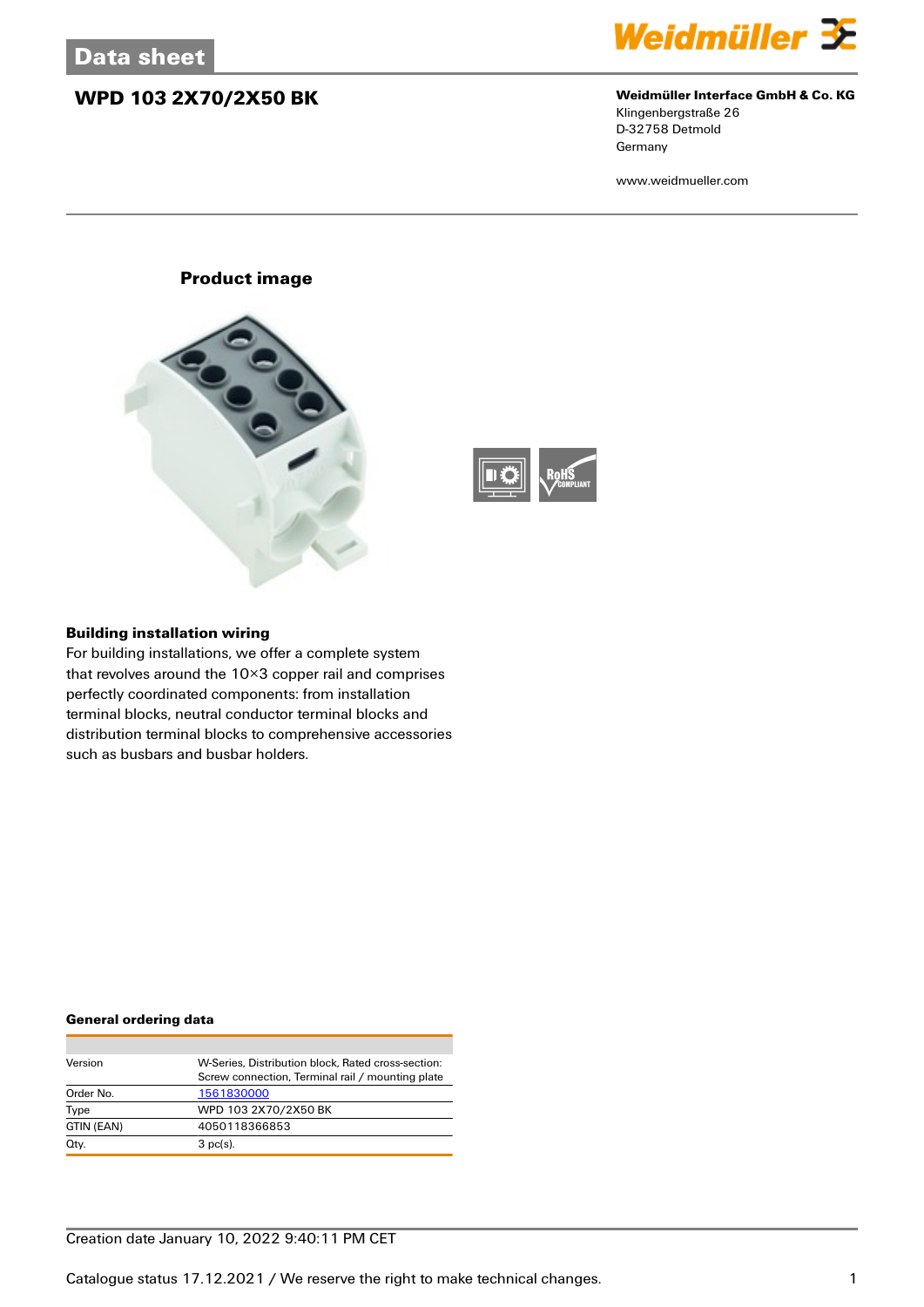**Technical data**



## **WPD 103 2X70/2X50 BK Weidmüller Interface GmbH & Co. KG**

Klingenbergstraße 26 D-32758 Detmold Germany

www.weidmueller.com

| <b>Dimensions and weights</b>                     |                                           |                                   |                  |
|---------------------------------------------------|-------------------------------------------|-----------------------------------|------------------|
|                                                   |                                           |                                   |                  |
| Depth                                             | 53.3 mm                                   | Depth (inches)                    | 2.098 inch       |
| Height                                            | 63 mm                                     | Height (inches)                   | 2.48 inch        |
| Width                                             | 32.8 mm                                   | Width (inches)                    | 1.291 inch       |
| Net weight                                        | 171g                                      |                                   |                  |
| <b>Temperatures</b>                               |                                           |                                   |                  |
| Storage temperature                               | $-25 °C55 °C$                             | Continuous operating temp., min.  | $-50 °C$         |
| Continuous operating temp., max.                  | 130 °C                                    |                                   |                  |
| <b>Environmental Product Compliance</b>           |                                           |                                   |                  |
| <b>REACH SVHC</b>                                 | Lead 7439-92-1                            |                                   |                  |
| <b>Material data</b>                              |                                           |                                   |                  |
|                                                   |                                           |                                   |                  |
| Material<br>UL 94 flammability rating             | Wemid<br>$V - Q$                          | Colour                            | black            |
| <b>System specifications</b>                      |                                           |                                   |                  |
|                                                   |                                           |                                   |                  |
| Version                                           | Screw connection                          | End cover plate required          | No               |
| Number of potentials                              | 1                                         | Number of levels                  | 1                |
| Number of clamping points per level               | 2                                         | Number of potentials per tier     | 1                |
| Levels cross-connected internally                 | Yes                                       | PE connection                     | No               |
| N-function<br><b>PEN</b> function                 | No<br>No                                  | PE function                       | No               |
| <b>Additional technical data</b>                  |                                           |                                   |                  |
|                                                   |                                           |                                   |                  |
| Installation advice                               | Terminal rail / mounting<br>plate         | Open sides                        | closed           |
| Snap-on                                           | Yes                                       | Type of mounting                  | Snap-on          |
| With snap-in pegs                                 | Yes                                       |                                   |                  |
| <b>Conductors for clamping (rated connection)</b> |                                           |                                   |                  |
| Connection direction                              | on side                                   | Type of connection                | Screw connection |
| General                                           |                                           |                                   |                  |
|                                                   |                                           |                                   |                  |
| Installation advice                               | Terminal rail / mounting<br>plate         | Number of poles                   | 1                |
| <b>Standards</b>                                  | IEC 60947-7-1, IEC<br>61238-1, VDE 0603-2 |                                   |                  |
| <b>Rating data</b>                                |                                           |                                   |                  |
|                                                   | 1,000                                     |                                   | 1,000 V          |
| Rated voltage<br>Rated DC voltage                 | 1,000 V DC                                | Rated AC voltage<br>Rated current | 300 A            |
| <b>Standards</b>                                  | IEC 60947-7-1, IEC                        |                                   |                  |
|                                                   | 61238-1, VDE 0603-2                       |                                   |                  |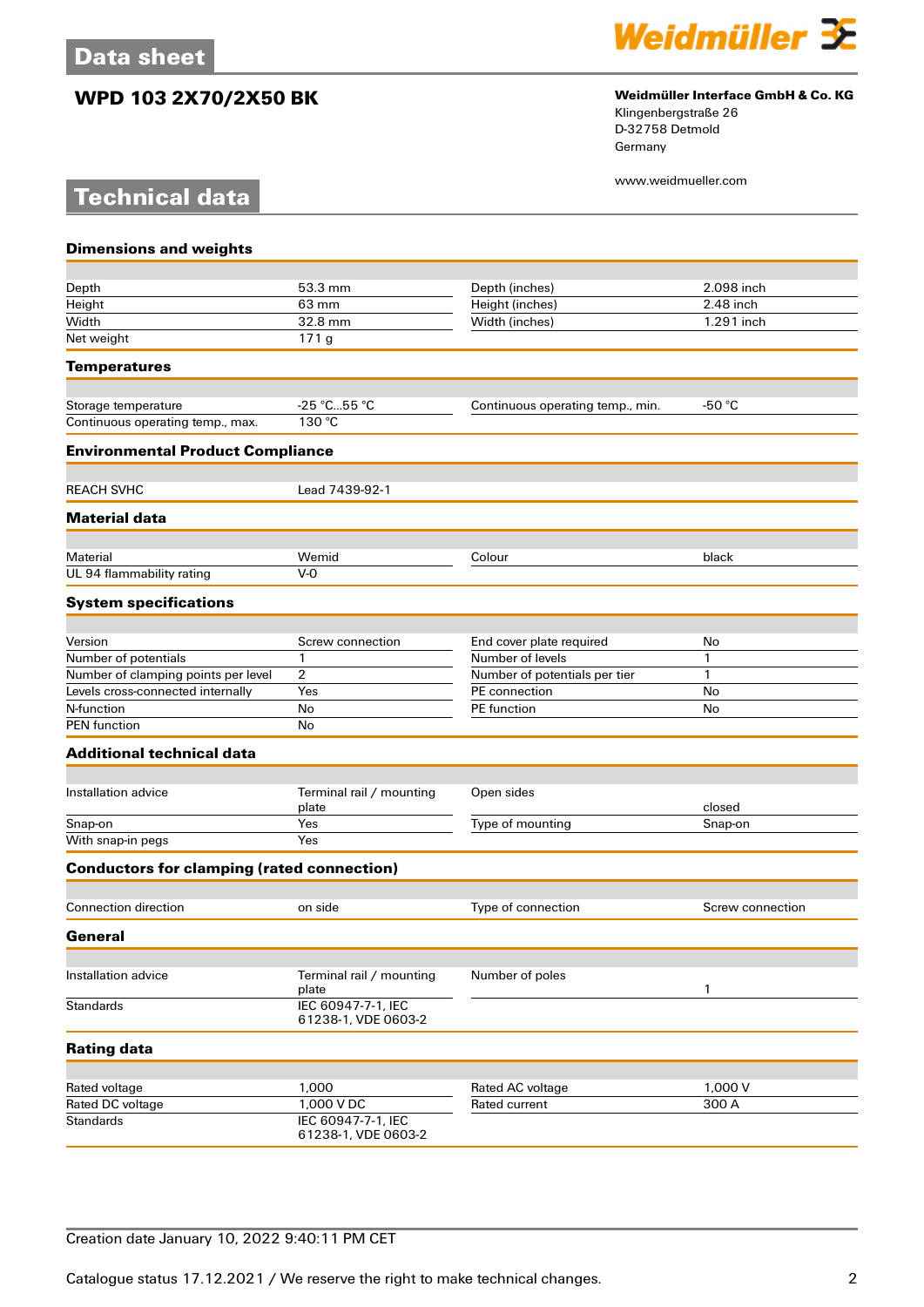## **WPD 103 2X70/2X50 BK Weidmüller Interface GmbH & Co. KG**

# **Technical data**



# Klingenbergstraße 26

D-32758 Detmold Germany

www.weidmueller.com

| <b>UL rating data</b>            |                                                                     |                 |             |
|----------------------------------|---------------------------------------------------------------------|-----------------|-------------|
|                                  |                                                                     |                 |             |
| Certificate No. (cURus)          | E60693                                                              |                 |             |
| <b>Classifications</b>           |                                                                     |                 |             |
|                                  |                                                                     |                 |             |
| <b>ETIM 6.0</b>                  | EC000897                                                            | <b>ETIM 7.0</b> | EC000897    |
| <b>ETIM 8.0</b>                  | EC000897                                                            | ECLASS 9.0      | 27-14-11-20 |
| ECLASS 9.1                       | 27-14-11-20                                                         | ECLASS 10.0     | 27-14-11-20 |
| ECLASS 11.0                      | 27-14-11-20                                                         |                 |             |
| <b>Approvals</b>                 |                                                                     |                 |             |
| Approvals                        |                                                                     |                 |             |
|                                  |                                                                     | DNV             |             |
| <b>ROHS</b>                      | Conform                                                             |                 |             |
| <b>UL File Number Search</b>     | E60693                                                              |                 |             |
| <b>Downloads</b>                 |                                                                     |                 |             |
| Approval/Certificate/Document of | <b>CB Certificate</b>                                               |                 |             |
| Conformity                       | <b>EAC</b> certificate                                              |                 |             |
|                                  | <b>VDE Certificate</b>                                              |                 |             |
|                                  | <b>VDE Certificate</b>                                              |                 |             |
|                                  | <b>DNV Certificate</b>                                              |                 |             |
|                                  | <b>CE Declaration of Conformity</b>                                 |                 |             |
|                                  | <b>CE Declaration of Conformity all terminals</b>                   |                 |             |
| <b>Engineering Data</b>          | CAD data - STEP                                                     |                 |             |
| <b>Engineering Data</b>          | <b>EPLAN, WSCAD</b>                                                 |                 |             |
| <b>User Documentation</b>        | <b>StorageConditionsTerminalBlocks</b><br><b>DATA SHEET WPD 103</b> |                 |             |

Catalogues [Catalogues in PDF-format](http://catalog.weidmueller.com/assets/LINK/Catalog.html)

**Brochures**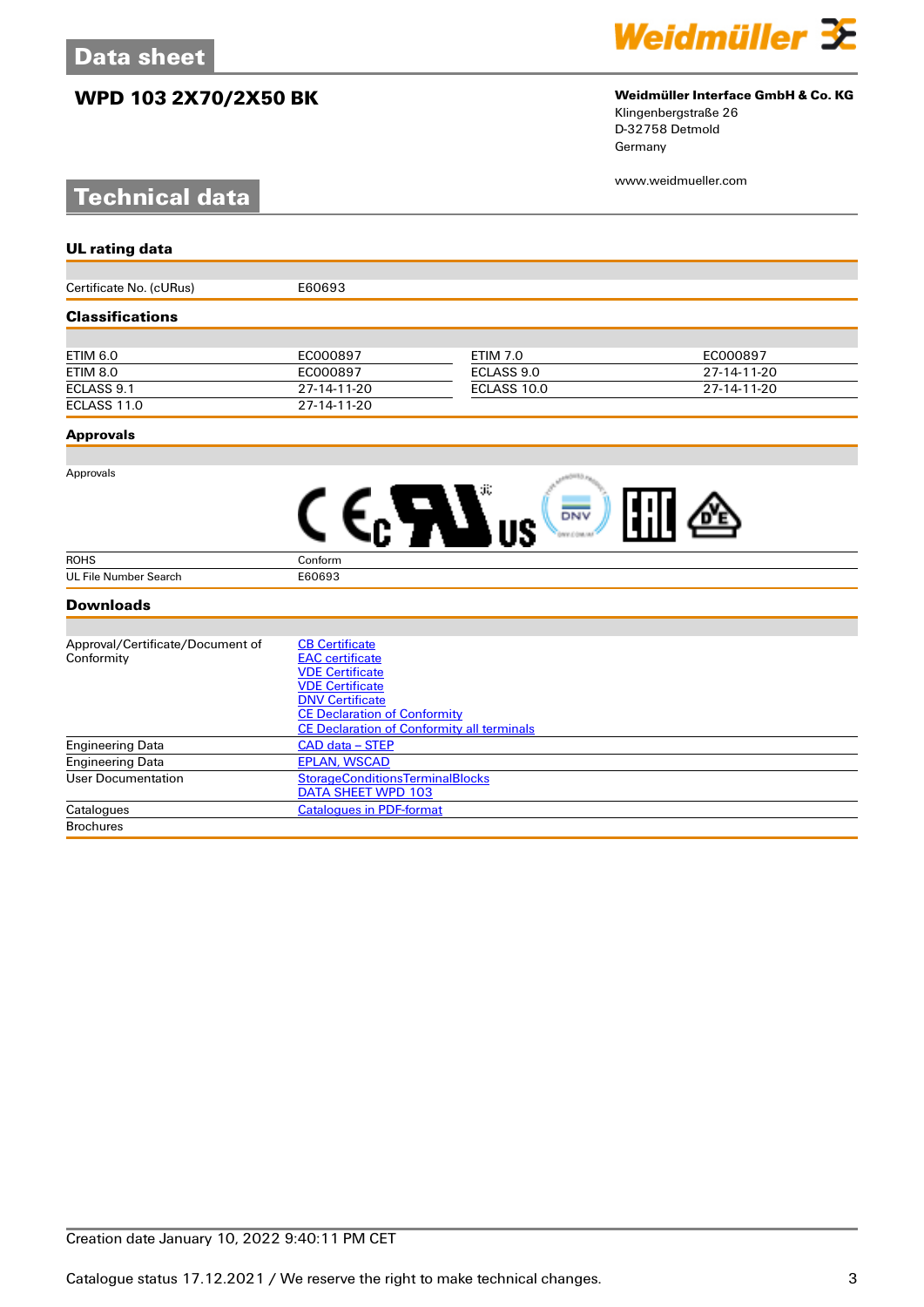# **WPD 103 2X70/2X50 BK Weidmüller Interface GmbH & Co. KG**

 $\bigodot_{50 \text{ mm}^2}^{70 \text{ mm}^2} \bigodot_{50 \text{ mm}^2}^{70 \text{ mm}^2}$ 

# **Drawings**



Klingenbergstraße 26 D-32758 Detmold Germany

www.weidmueller.com

Creation date January 10, 2022 9:40:11 PM CET

Catalogue status 17.12.2021 / We reserve the right to make technical changes. 4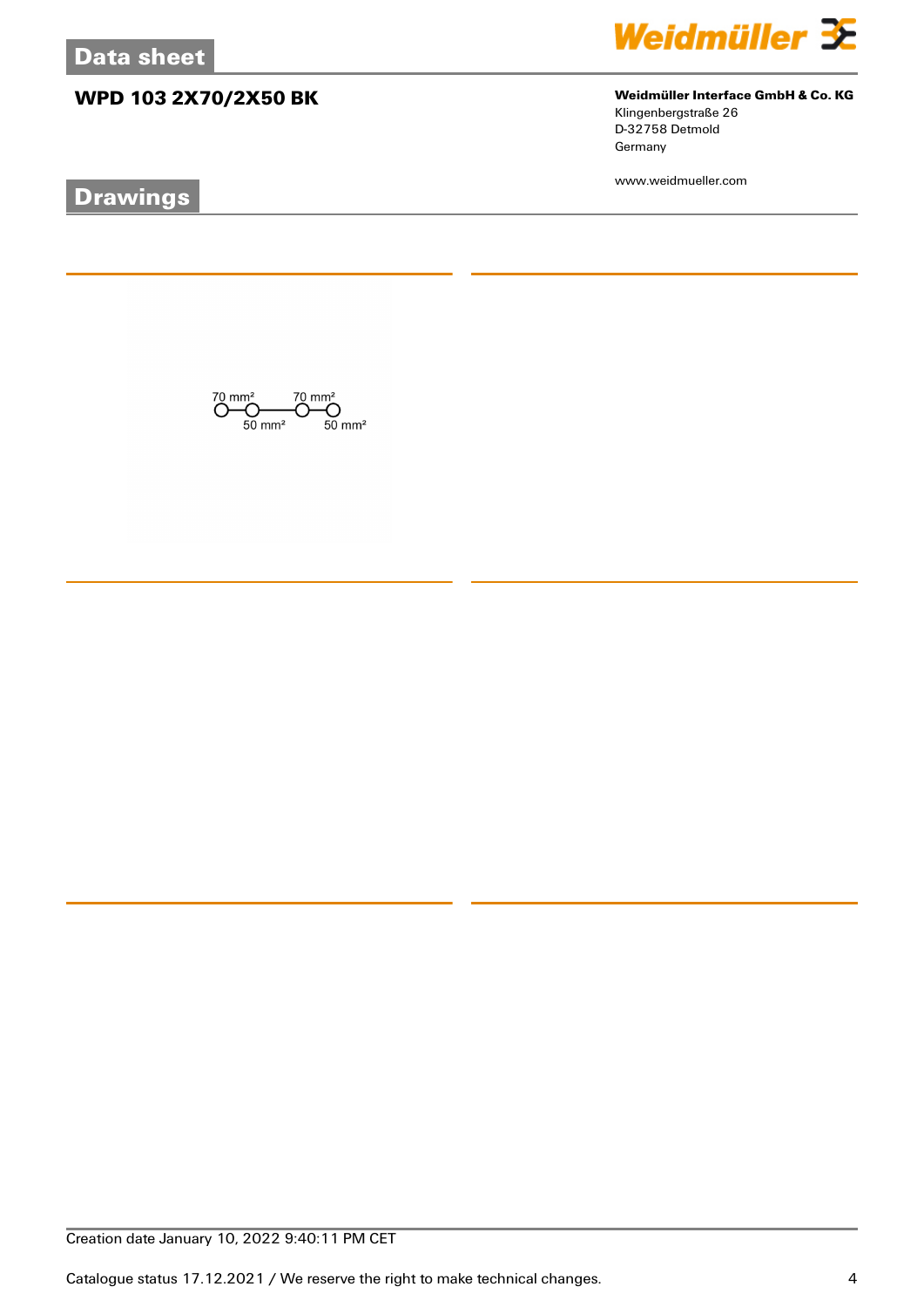### **W-Series** WPD 103 2X70/2X50 GY





 $\overline{\overset{70}{\bigcirc}}$ 

**CSA**<br>600

 $O \rightarrow O$ 

EN 60079-7

| Width / Height / Depth        | mm                |
|-------------------------------|-------------------|
| max. current / max. conductor | A/mm <sup>2</sup> |
| max. clamping range           | mm <sup>2</sup>   |

| 32.9/53.1/63 |
|--------------|
| 192/70       |
| 670          |

IEC

 $1000$ 

light grey blue

green  $brown$ black IEC 60947-7-1, DIN EN 0603-3-1

 $\frac{UL}{600}$ 

### **Technical data**

| <b>Rated data</b>                                    |                   |                 |
|------------------------------------------------------|-------------------|-----------------|
| Rated voltage                                        |                   | ٧               |
| <b>Rated current</b>                                 |                   | А               |
| for wire cross-section                               | $70 \text{ mm}^2$ | mm <sup>2</sup> |
| Rated impulse withstand voltage / Pollution severity |                   |                 |
| Overvoltage category / UL 94 flammability rating     |                   |                 |
| Approvals                                            |                   |                 |
| <b>Clamped conductors (H05V/H07V)</b>                |                   |                 |
| Solid / Stranded                                     | $70 \text{ mm}^2$ | mm <sup>2</sup> |
|                                                      | $50 \text{ mm}^2$ | mm <sup>2</sup> |
| <b>Flexible with ferrule</b>                         | $70 \text{ mm}^2$ | mm <sup>2</sup> |
|                                                      | $50 \text{ mm}^2$ | mm <sup>2</sup> |
| Stripping length / Blade size                        | $70 \text{ mm}^2$ | mm/-            |
|                                                      | $50 \text{ mm}^2$ | mm/-            |
| <b>Tightening torque</b>                             |                   | Nm              |
| <b>Note</b>                                          |                   |                 |

 $\overline{\mathbf{B}}$ 

 $\begin{bmatrix} 1 \\ 1 \\ 1 \end{bmatrix}$ 

| Ordering data |  |
|---------------|--|
| Version       |  |

| <b>Note</b> |  |  |  |
|-------------|--|--|--|

### **Accessories**

| <b>End bracket</b> |            |
|--------------------|------------|
|                    | dark beige |
|                    | dark beige |
| <b>Screwdriver</b> |            |
|                    |            |
|                    |            |

| 192                     | 160       | 160         |  |
|-------------------------|-----------|-------------|--|
| 70                      | AWG 102/0 | AWG 10…2/0  |  |
|                         |           | 8 kV / 3    |  |
|                         |           | $III / V-0$ |  |
|                         |           |             |  |
| <b>Rated connection</b> |           |             |  |
|                         |           |             |  |

| 1070/435                               |
|----------------------------------------|
| 1050 / 1050                            |
| 650                                    |
| 6 5Ո                                   |
| 25 / M10 (SW 4)                        |
| 20 / M8 (SW 4)                         |
| see appendix at the end of the chapter |
|                                        |

| 3<br>3 | 1561770000 |
|--------|------------|
|        |            |
|        | 1561780000 |
| 3      | 1561790000 |
| 3      | 1561820000 |
| 3      | 1561830000 |
|        |            |

| <b>Type</b>       | Oty. | Order No.  |
|-------------------|------|------------|
| <b>WEW 35/2</b>   | 100  | 1061200000 |
| AFB 35 SC/1       | 50   | 1991920000 |
|                   |      |            |
| SK WSD-S 1,5-10,0 |      | 9008850000 |